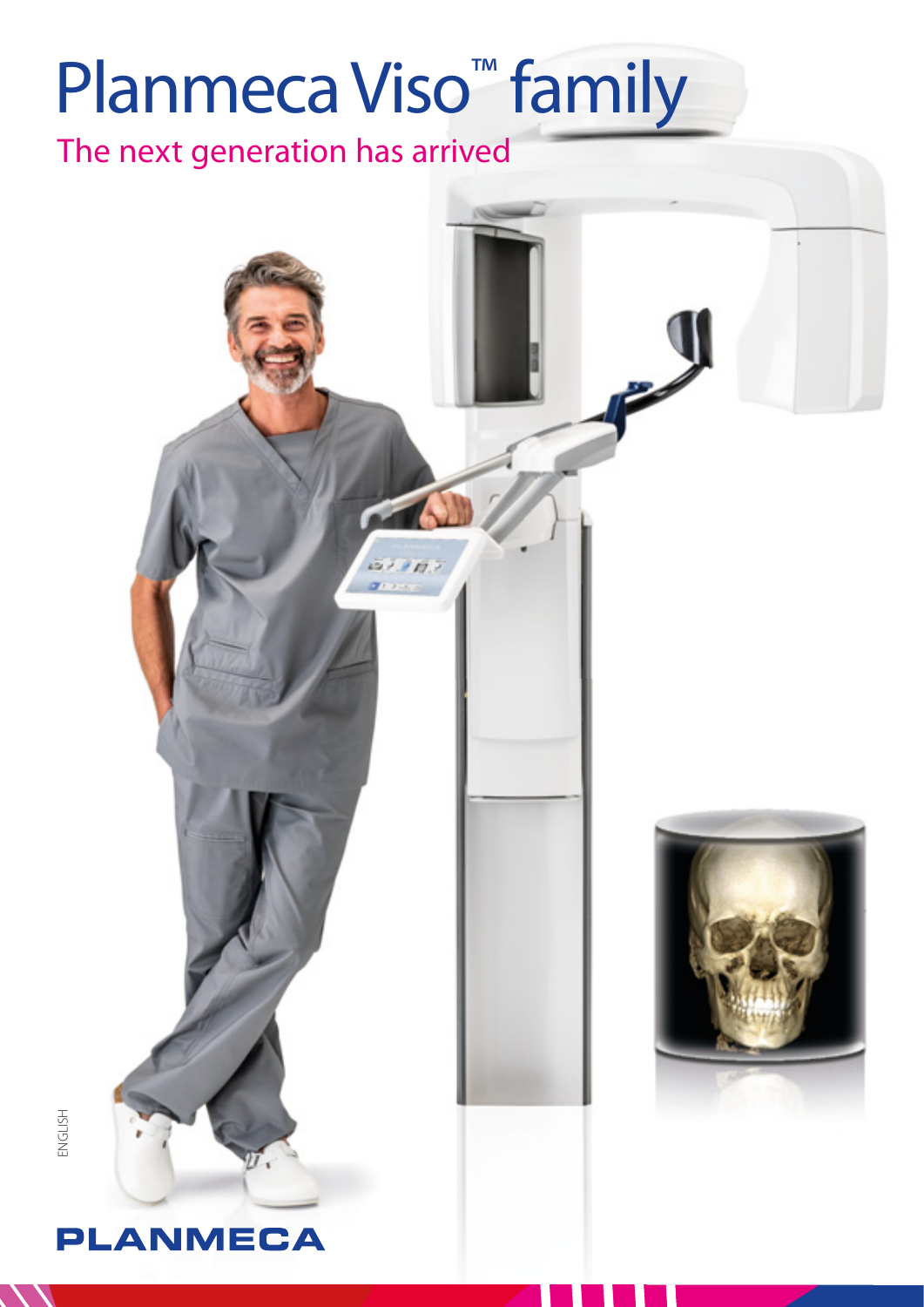# Exceptional CBCT imaging

Our *Planmeca Viso™* imaging units are an impressive step forward in the evolution of cone beam imaging. They possess all the qualities of world class CBCT units – and more. The units can fulfil the needs of demanding maxillofacial imaging in all clinical environments, from private clinics to large hospitals. The next generation of CBCT imaging is here in full force!





# Two models

Our **Planmeca Viso™** CBCT imaging unit family now consists of two models – both offering exceptional image quality, numerous cutting-edge features, and premium usability. The units are capable of three-dimensional imaging, as well as panoramic, extraoral bitewing, and cephalometric imaging.

- **Planmeca Viso™ G5**
- **Planmeca Viso™ G7**

### **Planmeca Viso™ G5**

Single 20 x 10 cm scans covering the entire jaw area can be acquired without the need for stitching. The volume size can be adjusted freely from 3 x 3 to 20 x 17 cm.



Maximum volume with a single scan: Ø200 x 100 mm Maximum volume with multiple vertical scans: Ø200 x 170 mm

### **Planmeca Viso™ G7**

Single 19 x 30 cm scans covering the entire maxillofacial area can be acquired without the need for stitching. The volume size can be adjusted freely from 3 x 3 to 30 x 30 cm.

Maximum volume with a single scan: Ø300 x 190 mm Maximum volume with multiple vertical scans: Ø300 x 300 mm



| Planmeca CALM™ movement artefact correction |  |
|---------------------------------------------|--|
| Planmeca Ultra Low Dose™ imaging            |  |
| Tube voltage 120 kV                         |  |
| <b>Endodontic mode</b>                      |  |
| 3D dental programs                          |  |
| <b>3D ENT programs</b>                      |  |
| 3D face photo                               |  |
| 3D models scan                              |  |
| 4D jaw motion                               |  |
| 2D panoramic imaging                        |  |
| Cephalometric imaging, one-shot             |  |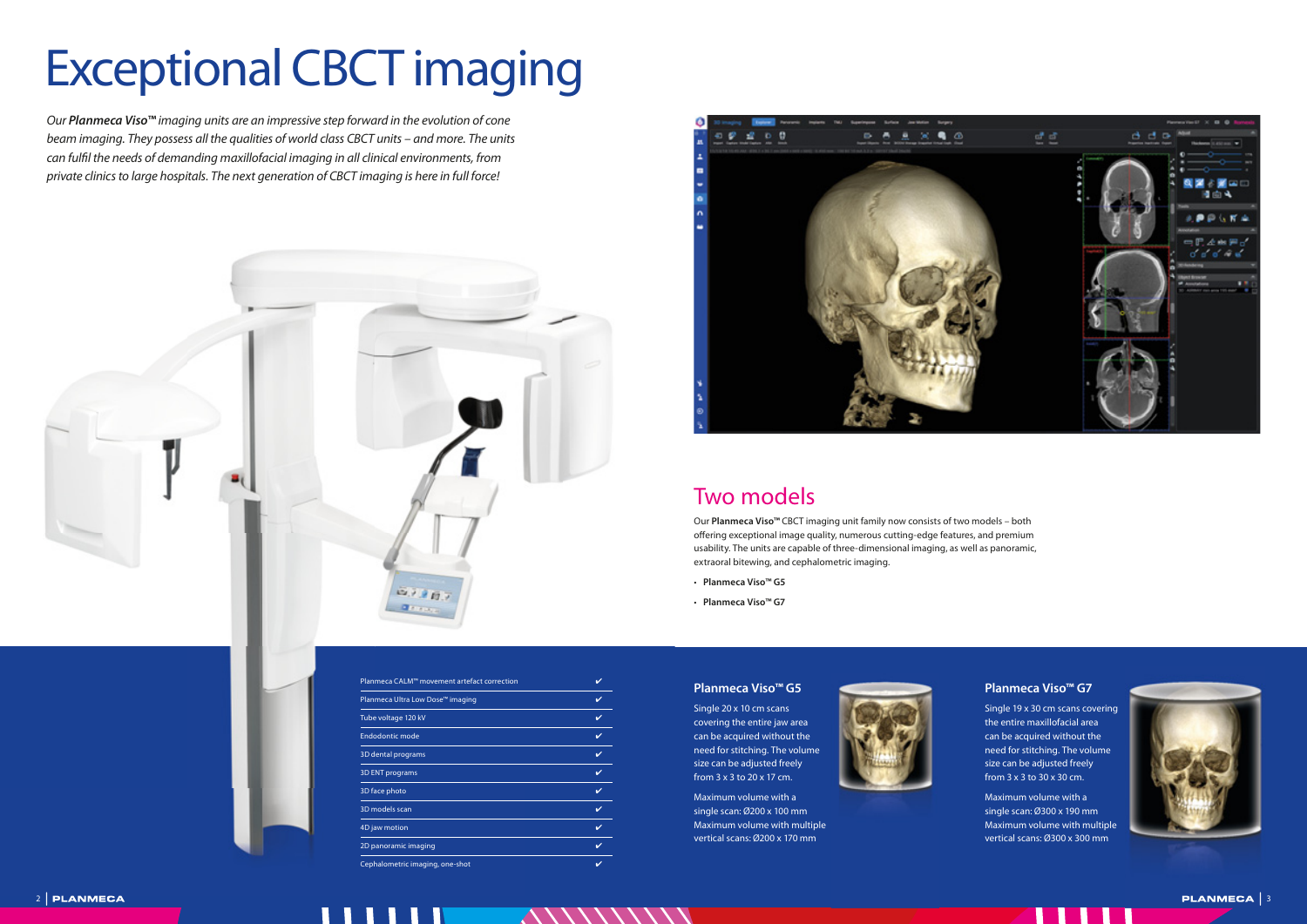# Usability like never before

*Planmeca Viso™ CBCT units offer a completely renewed imaging workflow. From innovative* patient positioning to intelligent FOV adjustments, the units elevate the imaging experience to a new level, while also providing exceptional comfort for patients.



Patient positioning is done directly from the control panel utilising integrated cameras and a live patient view. Users can freely adjust the size and location of the FOV flexibly with the tips of their fingers.

# **Live virtual FOV positioning**

**Planmeca Viso™** units offer wide volume selections to cover all clinical needs – from single tooth to full skull imaging. The volume size can be adjusted freely. The units' remarkable 3D sensor is also fully capable of 2D imaging.

# **Freely adjustable volume**

# **Intelligent patient support**

Planmeca Viso units have an occipital support that provides stability without compromising patient comfort. The new support does not cover a patient's ears in a 3D face photograph and can also be used without the chin cup thanks to the **Planmeca CALM™** movement artefact correction algorithm.

# **Planmeca PlanID™ connectivity**

With integrated RFID connectivity, Planmeca Viso units open up new possibilities for patient and user identification. Our **Planmeca PlanID™** sign-in system allows users to quickly access their personalised settings on any Planmeca Viso unit.



The size and location of the FOV can still be readjusted from the scout view.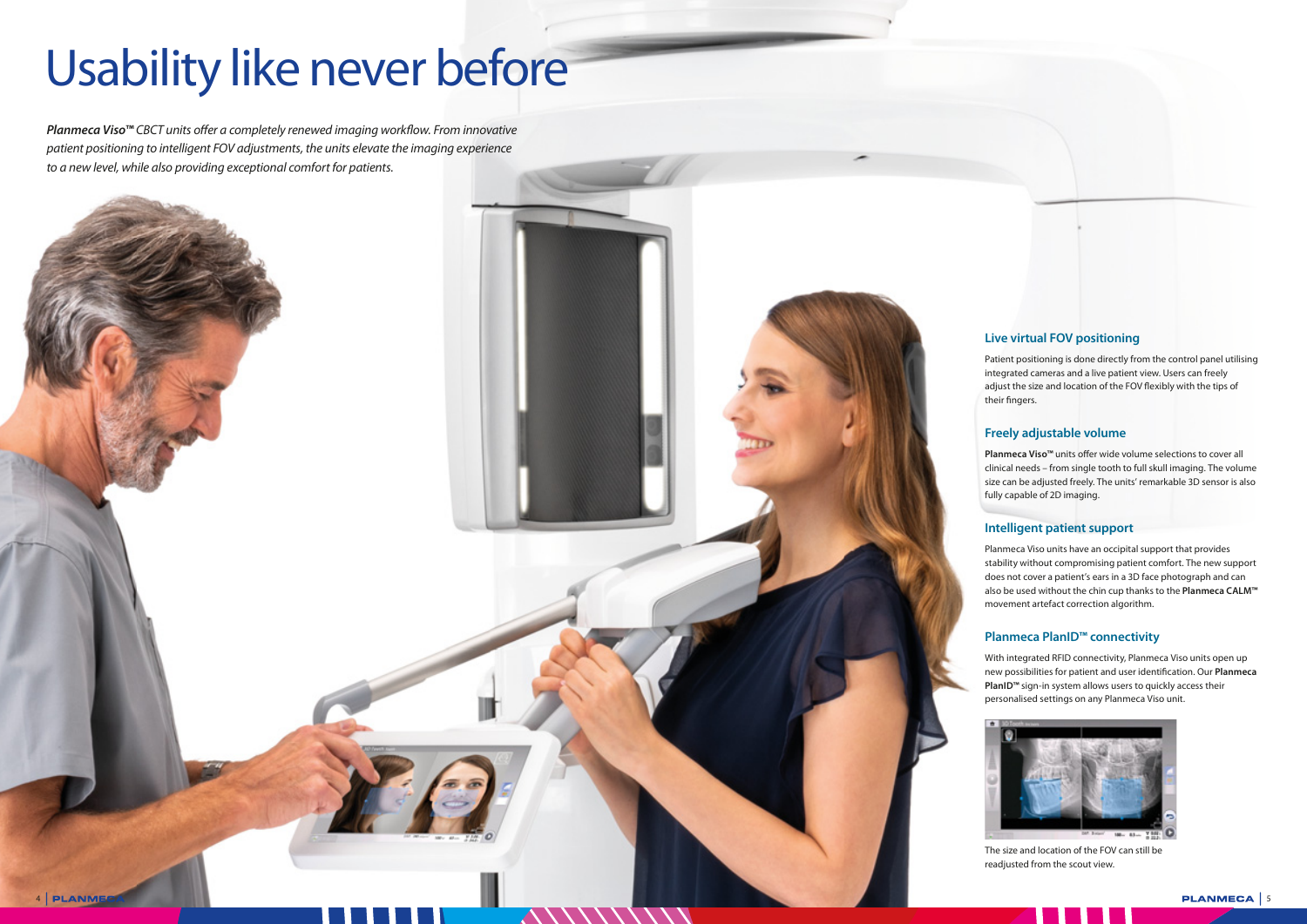

# Premium image quality

Image quality is among the most important factors in CBCT imaging. *Planmeca Viso™* units shine in this area, as they allow you to capture crystal-clear images in all situations. Options for ultra low dose imaging, patient movement correction, noise removal, and metal artefact reduction are available as standard features.

# **120 kV tube voltage**

120 kV tube voltage enables optimised image quality for challenging imaging cases – reducing artefacts and ensuring higher contrast images.

All our CBCT units offer the unique **Planmeca Ultra Low Dose™** imaging protocol. It allows you to acquire 3D images at significantly lower effective patient doses without a statistical reduction in image quality.

# **Movement artefact correction**

Our new iterative **Planmeca CALM™** movement correction algorithm is excellent for imaging more lively patients. It eliminates the need for retakes by cancelling the effects of patient movement.

# **Planmeca Ultra Low Dose™ imaging**

# **Metal artefact reduction**

Metal restorations and root fillings can cause shadows and streaks in CBCT images. Our **Planmeca ARA™** algorithm removes these artefacts efficiently and reliably.

# **Noise removal**

Our **Planmeca AINO™** algorithm is a fantastic way to achieve noise-free images without losing valuable details. It improves image quality when using small voxel sizes and allows lowering exposure values by reducing noise.

# **New Planmeca ProFace® photos**

**Planmeca Viso™** introduces a new way of capturing **Planmeca ProFace®** facial photos. Its sensor has four built-in cameras and LED light strips for capturing highly detailed 3D photographs. They can be combined with model scans of patients to enrich 3D treatment plans.

### **Planmeca ProCeph™ option**

Planmeca Viso units can also be equipped with the **Planmeca ProCeph™** one-shot cephalostat. One-shot ceph acquisition takes less than a second and eliminates the risk of patient movement. It is particularly beneficial when imaging young children and other patients that have a tendency to move during imaging.